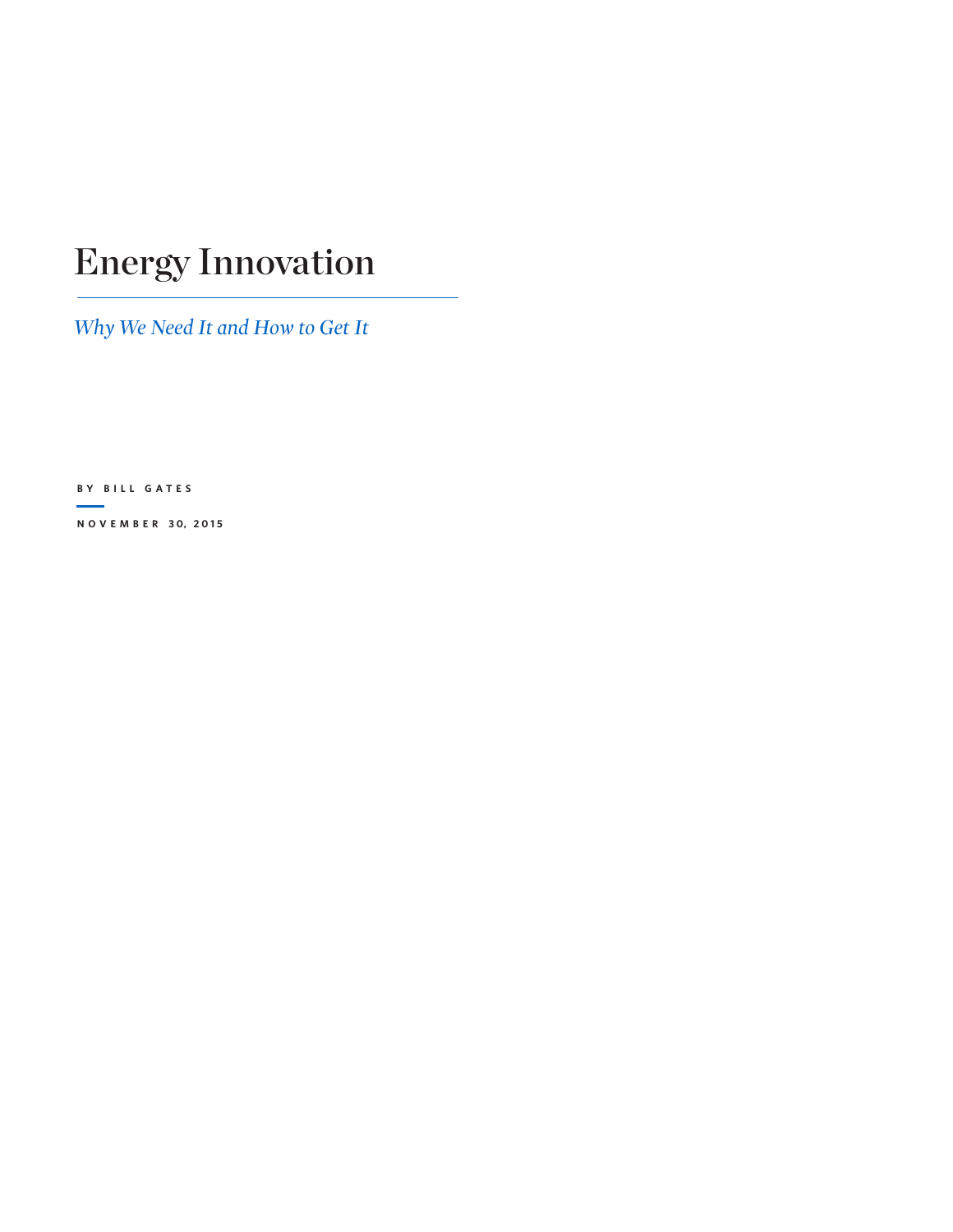## Introduction

In 30 years the world will consume much more energy than it does today. This should be good news. Wherever access to reliable, affordable energy goes up, so does the quality of life. But today more than 1 billion people lack access to the most basic energy services. Energy keeps schools and businesses running, city lights shining, tractors plowing, and cars and trucks moving. Without plentiful energy, the poverty rate could not have dropped by more than half since 1990, and hundreds of millions of people would have been denied the opportunity to improve their lives. There would be no steel, fertilizer, cement, or many of the other materials that make modern life possible.

Of course, the world's growing appetite for energy is not unalloyed good news. More than 80 percent<sup>1</sup> of the energy we use today comes from fossil fuels, which produce greenhouse gases and drive climate change. Scientists generally agree that to limit warming to 2 degrees Celsius—essentially the least bad option—the world's biggest carbon emitters need to reduce emissions by 80 percent by 2050, and all countries need to essentially eliminate them by the end of the century.

By far the biggest source of emissions is the production of energy, which accounts for around two thirds of all greenhouse gases produced by human activity.<sup>2</sup> Although using energy more efficiently can help, the only way to dramatically reduce or eliminate global carbon emissions is to switch to sources that do not emit carbon.3

## **IMPACT OF REDUCING EMISSIONS ON GLOBAL TEMPERATURE RISE**

**The blue line shows how dramatically we need to cut emissions from energy production if we want to limit warming to 2 degrees Celsius.**



<sup>1</sup> Vaclav Smil, *Energy Transitions: History, Requirements, Prospects*.

<sup>2</sup> International Energy Agency, *Energy Technology Perspectives 2015*.

<sup>3</sup> The world will need to reduce emissions in other areas too, including manufacturing. For example, making steel and cement involves chemical reactions that produce carbon dioxide. Cattle produce methane, another greenhouse gas. Zero-carbon energy sources will not change these facts. But because energy represents such a large share of global emissions, there is no way to solve the climate problem without carbon-free energy. It is necessary but not sufficient.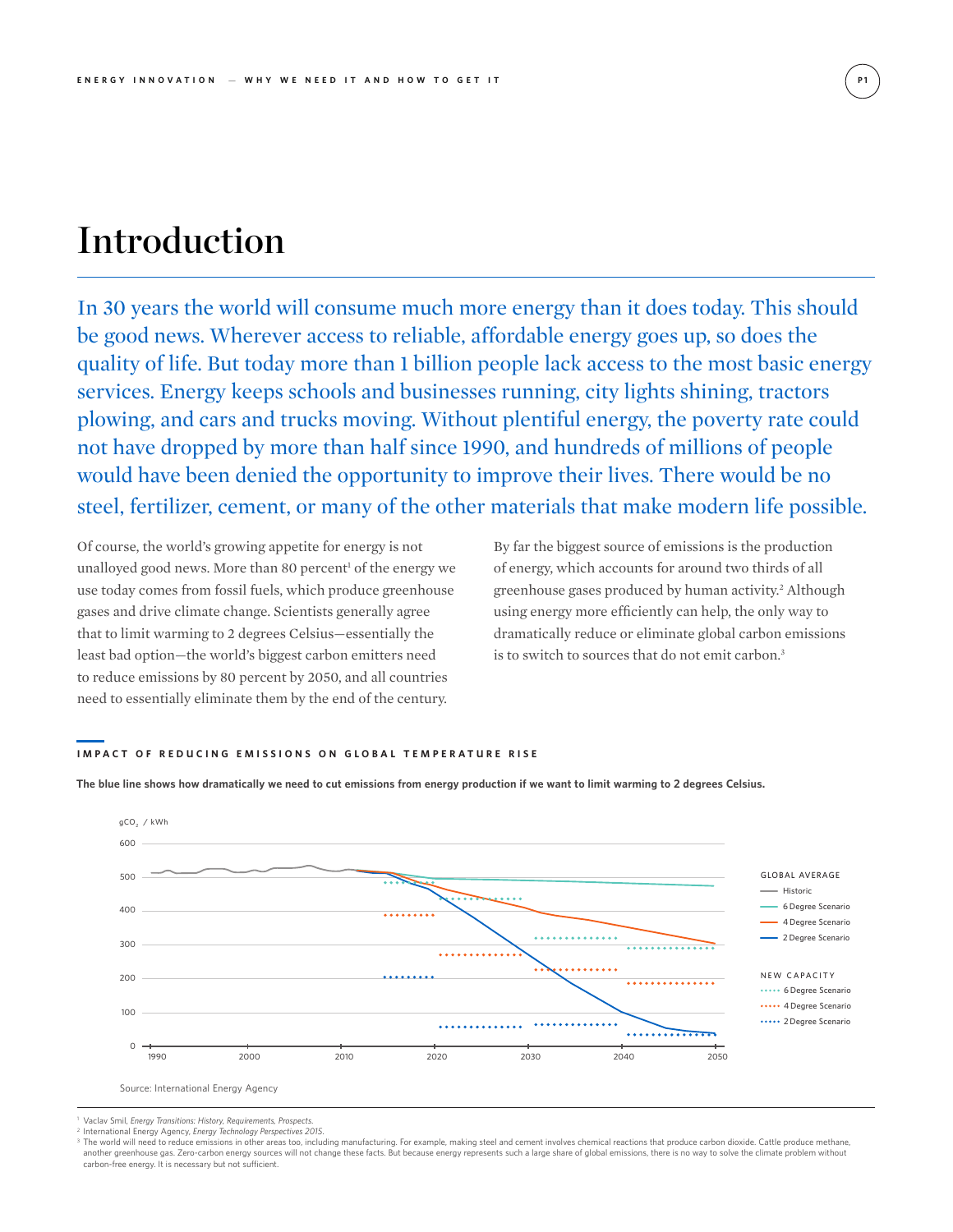Affordable, reliable energy would be a priority even if climate change were not a problem. It would help millions more people escape poverty and become more self-sufficient. It would ease international tensions, increasing global security and making more countries energy-independent. It would unlock new economic opportunities in a growing trillion-dollar industry. It would lessen the problems caused by the expensive and often dangerous work of extracting fossil fuels. It would reduce air pollution, which kills millions of people every year.<sup>4</sup> And it would stabilize energy prices, which will have an even bigger impact on the global economy as more people come to rely on energy in their daily lives.

The opportunity is especially clear for developing countries. Their most immediate need is to keep their hospitals and schools running and help their economies grow. If forced to choose between energy that is clean and energy that is reliable and affordable, it is completely responsible to prioritize the health and welfare of their people today over the serious implications of an uncertain future with climate change. We need to resolve this dilemma by making energy reliable, affordable, and clean.

In other words, moving to new energy sources is both a wise response to the threat of climate change, and an opportunity to make the world more secure and more equitable.

In this paper I make the case that, although we have made good progress on this front, the pace of progress needs to increase

substantially. As the International Energy Agency (IEA) has written: "Recent trends reaffirm the need to accelerate energy technology innovation."5 To get this acceleration, governments and the private sector should invest far more in clean-energy research, development, and deployment.

The work needs to start immediately. The history of energy transitions is clear: It takes years to develop new sources of energy, and decades to make them a significant part of our energy mix. Today, renewables account for less than 5 percent of the world's energy. It took four decades for oil to go from 5 percent of the world's energy supply to 25 percent. Natural gas took even longer.6

I believe we can make this transition faster, both because the pace of innovation is accelerating, and because we have never had such an urgent reason to move from one source of energy to another. Some critics argue that only governments can manage such a big transition. Others argue that only the private sector can create the innovations we need. Both sides have a point. Private companies will ultimately develop energy breakthroughs. But their work will rely on the kind of basic research that only governments can fund. The primary drivers of innovation are government research and high-risk private funding.

The IEA has called for both deploying "immediately available solutions" and developing "more complex solutions needed for long-term deep decarbonisation."7 Most discussions



#### **ENERGY TRANSITIONS TAKE DECADES**

<sup>4</sup> World Health Organization (http://www.who.int/mediacentre/news/releases/2014/air-pollution/en/).

<sup>s</sup> International Energy Agency, *Energy Technology Perspectives 2015.*<br><sup>6</sup> Vaclav Smil, *Energy Transitions: History, Requirements, Prospects. The figure for renewables' current share of global energy does not include hyd* 

<sup>7</sup> International Energy Agency, *Energy Technology Perspectives 2015.*

**P 2**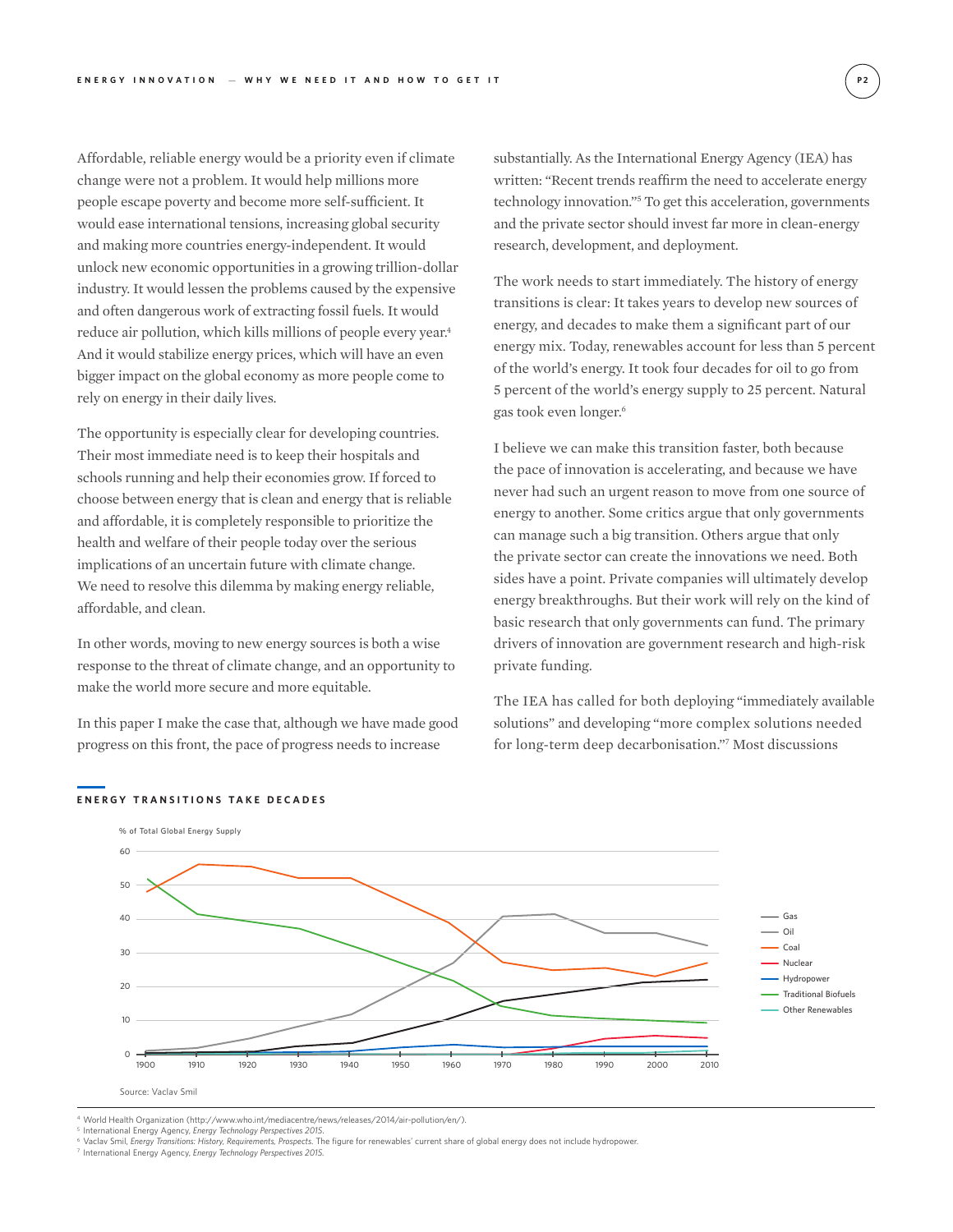about energy and climate focus only on the former. As important as those solutions are, we also need to focus on the latter—the breakthrough innovations that will ultimately solve the problem on a global scale. With the right investments, the world can get the tools to meet its growing energy needs while also cutting our carbon emissions to near zero.

## Why We Need Energy Innovation

The past decade has seen remarkable progress in zero-carbon sources, especially solar photovoltaic (PV) and wind. The cost of solar PV cells has dropped by nearly a factor of ten. There is no question that these technologies can play an important role in the world's zero-carbon energy mix; the IEA has estimated that wind and solar PV could cut the world's annual emissions from electricity generation 22 percent by 2050.<sup>8</sup>

Why not 100 percent? One reason is that solar PV and wind power are intermittent sources. Customers still need energy even when the sun is not shining and the wind is not blowing.

Today that requires maintaining a parallel system powered by fossil fuels. On bright summer days, the two systems together generate so much electricity that the price drops below zero—utilities pay others to take their product. At night, on the other hand, the only source is electricity from fossil fuels. Because energy companies have to recover their capital costs and they are not getting any return during the day, they either raise the price of energy at night, or they slowly go bankrupt.

It would help solve this problem if we could store lots of solar or wind energy and then use it on cloudy or still days. Another option would be to deploy these resources wherever sun and wind are plentiful and connect them to other places using a high-voltage grid. These options are being used today in some places, but we need to make them cheaper and improve their performance.

For example, with today's technology, it is not economical to store mass amounts of solar or wind energy for use on cloudy, windless days. Depending on the type of battery used, it costs between 30 cents and 80 cents to store a kilowatt-hour of electricity.<sup>9</sup> Given that the price of electricity averages around 10 cents per kilowatt-hour in the United States,<sup>10</sup> these storage costs would at least triple the price of electricity, even if the electricity itself were generated for free. The European Union, where prices average 20 cents per kilowatt-hour, and India, where they range from 2 to 15 cents, would see similarly dramatic increases.<sup>11</sup>

Today's batteries also have a far lower energy density—that is, they store much less by weight—than fossil fuels. Coal provides 37 times more energy per kilogram than the best lithium-ion batteries available today. Gasoline provides 60 times more.<sup>12</sup> This explains not only why electric cars have a shorter range than ones that run on hydrocarbons, but also why there are not electric airplanes, freight trucks, or cargo ships. Any battery big enough to power these vehicles would be prohibitively heavy.

If we are going to take full advantage of the benefits of solar PV, wind, and batteries—especially if they are going to power factories, skyscrapers, and other large consumers of energy we need innovative ways to stitch them together into a reliable, affordable system.

These technologies could be one path to a zero-carbon future, but they are not the only one. Given the scale of this challenge, we should be exploring all potential avenues. Doing so is a job for both the public and private sectors.

## The Case for Government Investment

Government-funded research programs have produced many of the innovations that define modern life. For example,

<sup>8</sup> International Energy Agency, *Energy Technology Perspectives 2015.*

<sup>9</sup> Based on the capital cost of the battery, amortized over its useful life*.* 

<sup>10</sup> U.S. Energy Information Administration (http://www.eia.gov/electricity/monthly/epm\_table\_grapher.cfm?t=epmt\_5\_6\_a).

<sup>11</sup> Eurostat (http://ec.europa.eu/eurostat/tgm/table.do?tab=table&init=1&language=en&pcode=ten00117&plugin=1); Government of India, Department of Economic Affairs (https://data.gov.in/resources/

state-wise-average-rate-electricity-domestic-and-industrial-consumers/download).<br><sup>12</sup> Based on energy density of 0.2 kilowatt-hours per kg for batteries. Gasoline and coal statistics are drawn from *Energies: An illustrote*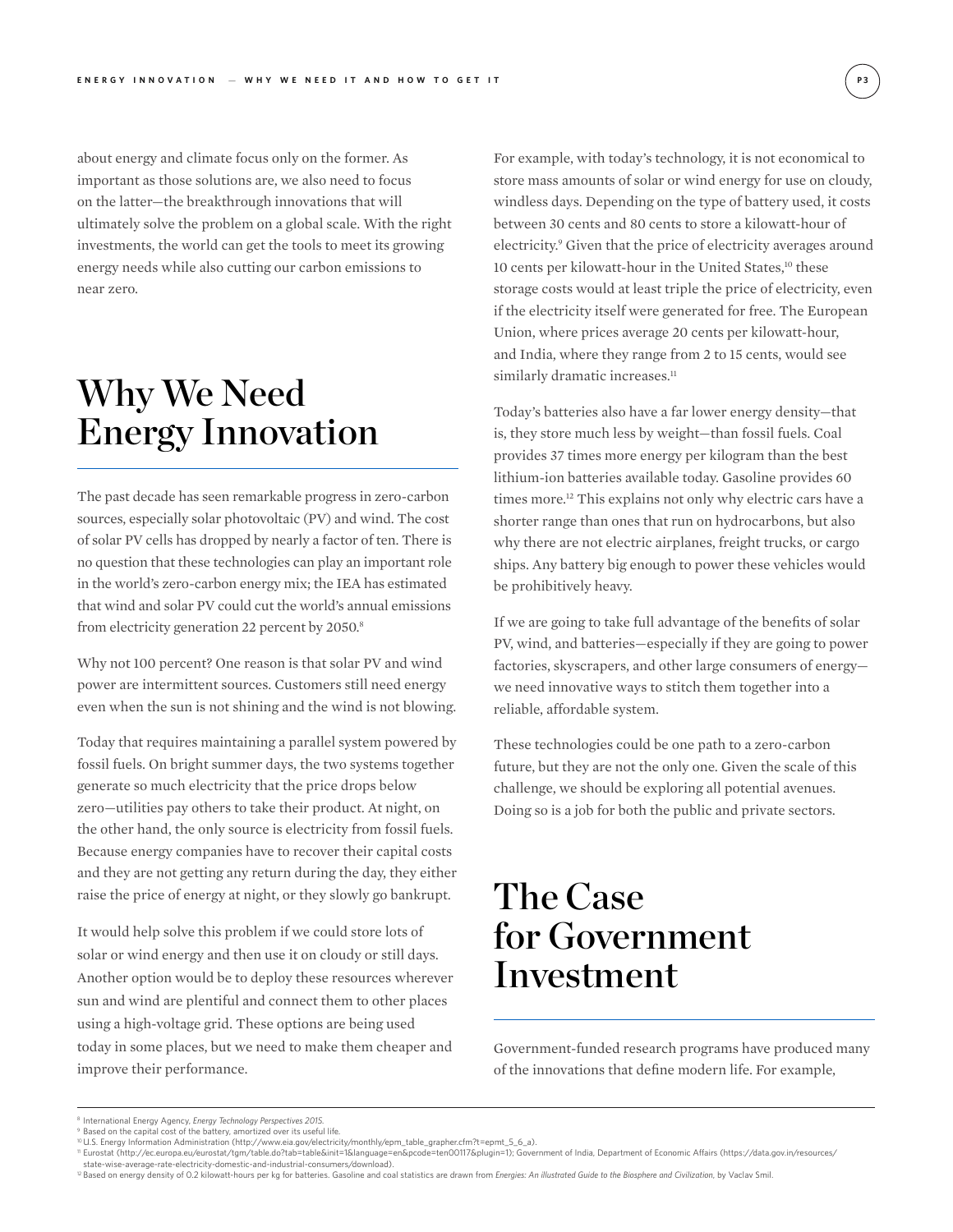during the Cold War, the U.S. Department of Defense developed computer networks that could survive a nuclear attack. Today that same technology helps run the Internet. Private companies have made the Internet a hub of global commerce and communication, but it would not exist without early government investments in computer chips and communications technology. The digital revolution, which has empowered people around the world, owes a considerable debt to federally funded research.

Government investments also strengthen the academic institutions that are the birthplace of so much innovation. It is no accident that the world's top computer science schools—Stanford, Carnegie Mellon, MIT—are based in a country whose government has made big investments in that field. Nor is it an accident that the United States, which has invested heavily in biological research, produces an outsize share of the world's innovation in health and medicine.

Similarly, research funded by the U.S. government has defined the state of the art in energy production since World War II. Early advances in wind and solar technology were developed with federal money. And energy research offers a strong return on investment. The Department of Energy found that the \$17.5 billion (adjusted for inflation) it spent on research between 1978 and 2000 provided a yield of \$41 billion. A study by the OECD found a strong link between increased funding for R&D and a rise in high-value patents for cleanenergy technology.<sup>13</sup>

If investments in energy research are so valuable, why not simply let the market guide them? The answer is that the energy industry differs from other industries in some crucial ways.

Most technology companies know within a couple of years whether a given innovation will pay off. Pharmaceutical companies work on roughly the same time scale. But energy research can take decades to pay off, because it takes so long to adopt new technologies. Rudolf Diesel invented his engine in the late 19th century, but the diesel engine did not become commonplace until well after his death in 1913.

This time lag between invention and impact helps explain why the energy industry tends to invest less in research, development, and deployment than other industries do. American pharmaceutical companies put 20 percent of their revenues into these activities. For IT and semiconductor companies, the number is around 15 percent of revenues. For energy firms, it is  $0.23$  percent. $14$ 

#### **RESEARCH & DEVELOPMENT**

**How much do U.S. industries invest in R&D?**

| % of Revenue (2010) |  |
|---------------------|--|
|---------------------|--|

| <b>INDUSTRY</b>        | <b>INVESTMENT IN R&amp;D</b> |
|------------------------|------------------------------|
| PHARMACEUTICAL         | 20%                          |
| INFORMATION TECHNOLOGY | 15%                          |
| <b>ENERGY</b>          | 0.23%                        |

Source: International Energy Agency, *Global Gaps in Clean Energy R&D* (2010)

This is why governments play an indispensable role in supporting energy research. The field will become only more important in the years ahead. As the world's need for energy continues to grow, bright people with new ideas will flock to the places that support efforts to make cheap, reliable, clean energy. Any country that wants to lead the world in innovation and energy independence should be doubling down on this research.

How much are governments investing today? The United States spends more on energy research than any other country, so its federal budget is a good proxy. In the chart below, the first two columns show total spending and the U.S. research budget in three sectors: energy, health care, and defense. The third column shows the ratio of government research to total spending in each sector.<sup>15</sup>

The contrast is striking. The ratio of government R&D to total spending in energy is 0.4 percent. In health, the ratio is more than twice as high. In defense, it is more than 22 times higher.

|                    | <b>TOTAL</b><br><b>U.S. SECTOR</b><br><b>SPEND (2013)</b> | <b>U.S. GOV R&amp;D</b><br><b>SPEND (2013)</b> | <b>RATIO OF R&amp;D</b><br><b>TO TOTAL</b><br><b>SECTOR SPEND</b><br>(2013) |
|--------------------|-----------------------------------------------------------|------------------------------------------------|-----------------------------------------------------------------------------|
| <b>ENERGY</b>      | \$1.4 TRILLION                                            | \$5.3 BILLION                                  | 0.4%                                                                        |
| <b>HEALTH CARE</b> | \$2.9 TRILLION                                            | \$31 BILLION                                   | 1.1%                                                                        |
| <b>DEFENSE</b>     | \$640 BILLION                                             | \$69.8 BILLION                                 | 11%                                                                         |
|                    |                                                           |                                                |                                                                             |

<sup>&</sup>lt;sup>13</sup> International Energy Agency, *Global Gaps in Clean Energy R&D* (2010).

<sup>14</sup> International Energy Agency, *Global Gaps in Clean Energy R&D* (2010).

<sup>&</sup>lt;sup>15</sup> Figures in the table were drawn from the U.S. Energy Information Administration (http://www.eia.gov/totalenergy/data/annual/pdf/sec1\_13.pdf and http://www.eia.gov/state/seds/data.cfm?incfile=/state/seds/ sep\_sum/html/sum\_ex\_tx.html&sid=US), Centers for Medicare and Medicaid Services (https://www.cms.gov/Research-Statistics-Data-and-Systems/Statistics-Trends-and-Reports/NationalHealthExpendData/ NationalHealthAccountsHistorical.html), Belfer Center for Science and International Affairs at Harvard University (http://belfercenter.ksg.harvard.edu/publication/24065/doe\_budget\_authority\_for\_energy\_re<br>search\_development U.S. defense budget.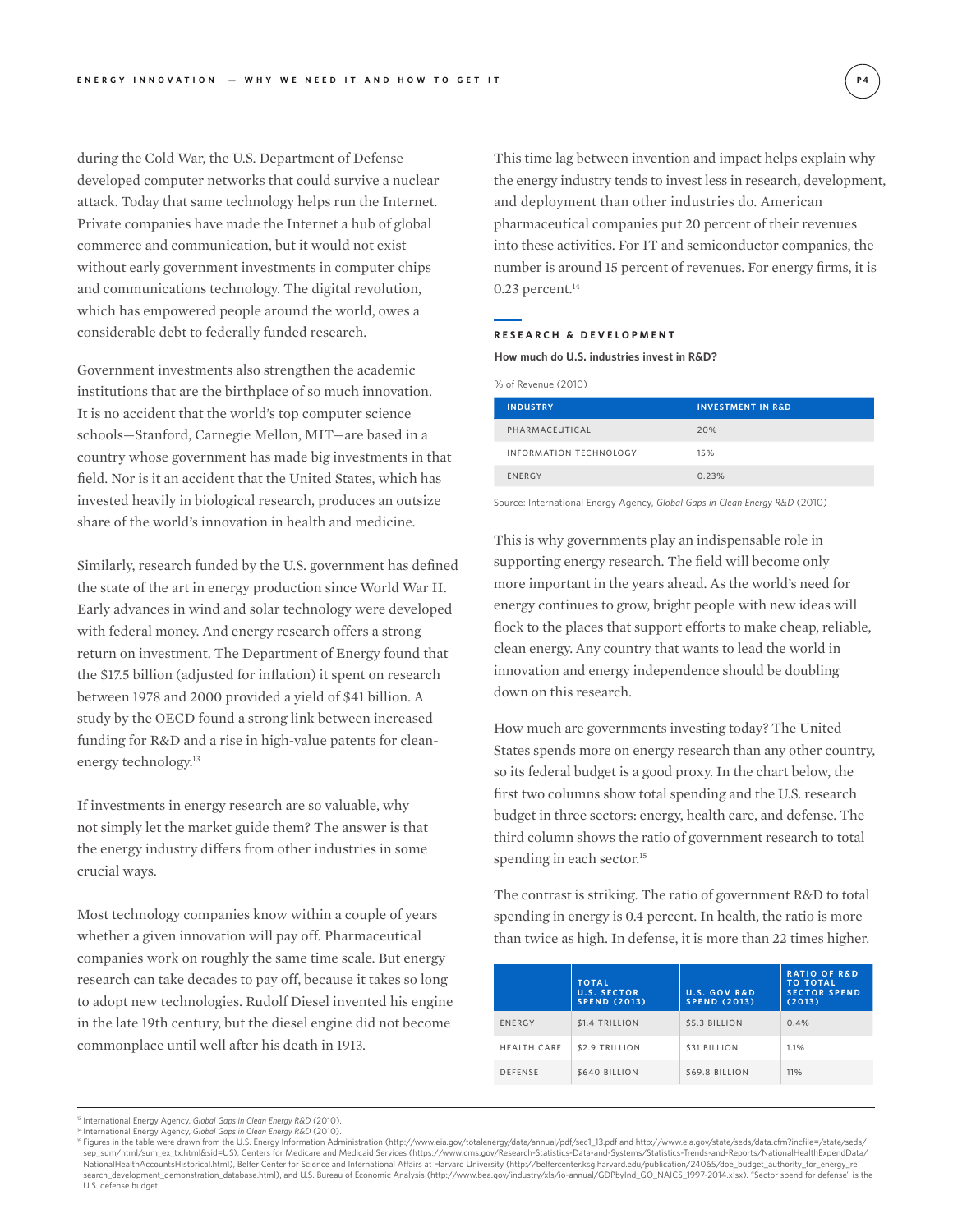To make the point another way: In the United States, consumers spend more on gasoline in a week than the government spends on clean-energy research in a year.16

Some countries are stepping up to this challenge and investing more in clean-energy research. Through Mission Innovation (www.mission-innovation.net), more than 10 governments have committed to significant increases. I am confident that the money can be put to good use quickly, thanks to the outstanding university and laboratory systems that already exist in the United States and other countries. There is research capacity to spare it has lacked only the necessary funding.

## The Role of Markets

Private-sector efforts are the flip side of government research. Energy is already a trillion-dollar market, and clean energy could one day be a multi-trillion-dollar market. But private investors are reluctant to get into the field, for the same reason that energy companies tend to under-invest in R&D: Breakthroughs can take decades to play out and their inventors see relatively little reward. Although the profit motive is not entirely absent, it is muted because investors have little incentive to take risks. Promising concepts and viable products are separated by a Valley of Death that neither government funding nor conventional investors can bridge completely.

A key part of the solution is to attract investors who can afford to be patient, and whose goal is as much to accelerate innovation as it is to turn a profit. I am joining with a number of other investors who are fortunate enough to be in this position.

We are creating the Breakthrough Energy Coalition (www.breakthroughenergycoalition.com), a global, private investment group which intends to help promising approaches cross the Valley of Death—to take the risks that allow companies to get innovation out of the lab and into the marketplace. We will focus on early-stage companies that

could make reliable zero-carbon energy available to everyone. Some of these companies will fail. We expect the successful ones to attract large amounts of traditional capital investments as they are demonstrated and deployed.

Over the next year, we will be analyzing potential investments, creating vehicles to support this effort, and expanding the pool of investors who join us. In the meantime, we have agreed on five principles that will guide our work. We will:

## **1 INVEST EARLY**

We will take a flexible approach to early-stage work, providing seed, angel, and Series A investments, with the expectation that once these investments are de-risked, traditional commercial capital will invest in the later stages.

## **2 INVEST BROADLY**

Because it is too early to tell which paths to a clean-energy future will succeed, we will support a wide range of approaches in a number of sectors: electricity generation and storage, transportation, industrial use, agriculture, and energy system efficiency.

## **3 INVEST BOLDLY**

We will look for novel technologies as well as ways to make existing technologies dramatically cheaper, more efficient, or more scalable. We will require a credible pathway to scaling up rapidly—providing affordable energy to the greatest number of people without overburdening essential resources.

## **4 INVEST WISELY**

This effort requires a deep understanding of complicated science and technology as well as public policy. We will work with leading public and private institutions and energy experts to guide our decisions.

### **5 INVEST TOGETHER**

Because so many breakthroughs rely on government research, we will focus our investments on countries that commit to expanding their funding for research on clean, affordable, reliable energy. The countries that have come together in the Mission Innovation initiative are showing great leadership on this issue.

<sup>&</sup>lt;sup>16</sup> According to the U.S. Energy Information Administration (http://www.eia.gov/tools/faqs/faq.cfm?id=23&t=10), Americans used more than 374 million gallons of gasoline per day in 2014. At an average of \$2.50 / gallon, this works out to more than \$6.5 billion per week.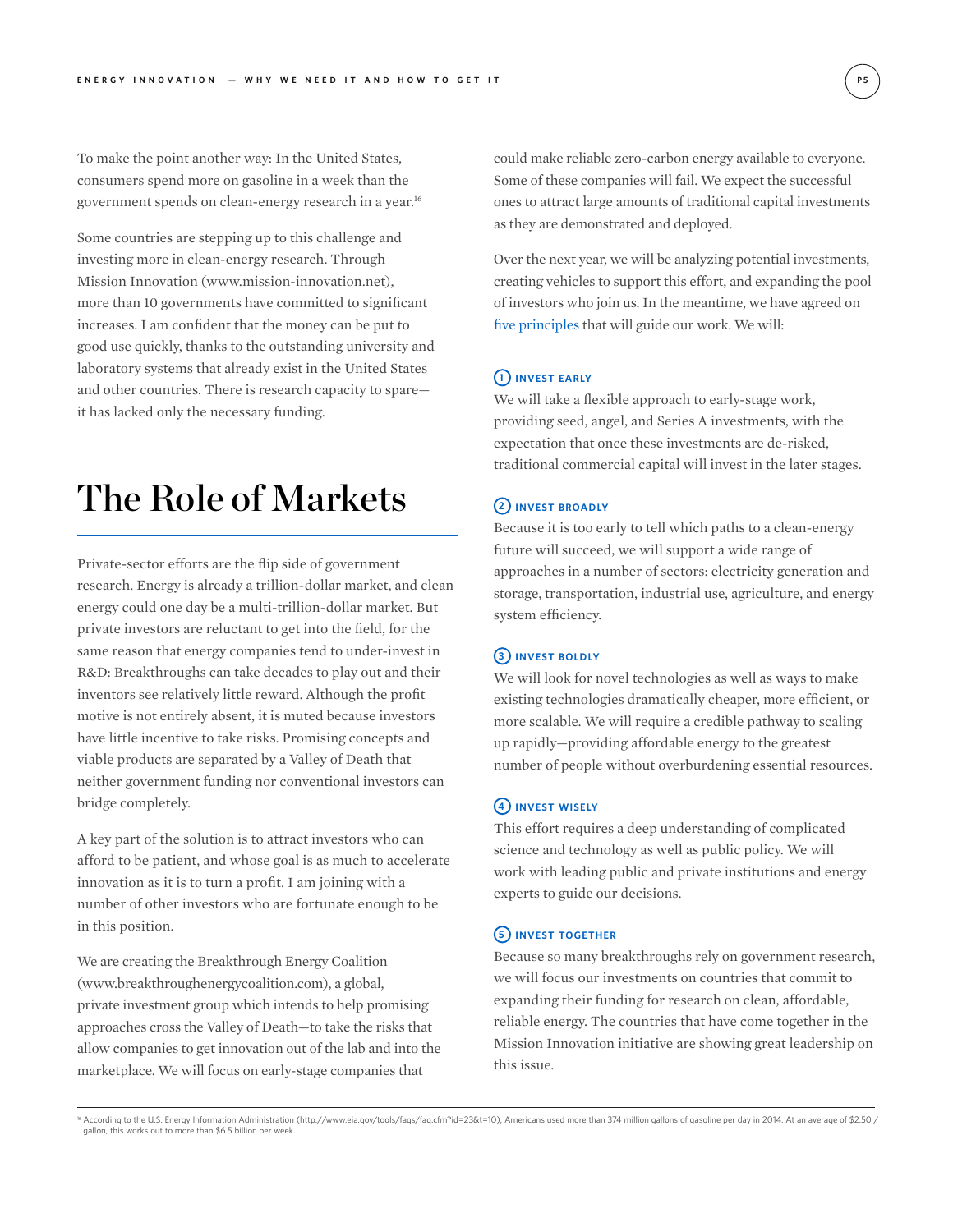## Promising Research

As an investor, I have been involved with many companies working on promising energy solutions. I wish there were many more to choose from. There should be hundreds if not thousands of companies around the world exploring different approaches.

Below I give three examples of promising technologies I have learned about. Researchers are exploring other exciting ideas too; I am mentioning these only to illustrate a few types of ideas that deserve support. None of them is likely to be ready to deploy for at least a decade, if they even get that far. But they show how ingenious researchers throughout the United States and around the world are developing ideas that could solve the energy problem. The faster governments and investors accelerate research, the faster we can make the transition to clean, affordable, reliable energy.

#### **SOLAR CHEMICAL**

### *The Opportunity*

Solar photovoltaic technology uses photons to generate electricity from sunlight. Solar thermal uses mirrors to channel heat from the sun. Solar chemical takes a different approach, using solar energy to create fuel.

It works much the same way a plant uses photosynthesis to convert sunlight into carbohydrates. The simplest application involves a kind of club sandwich of cells: a series of catalysts separated by a membrane, and surrounded by light-absorbing material on the top and bottom. These cells use sunlight to generate enough energy to split water, producing oxygen and hydrogen gas; the hydrogen can be used directly as fuel or in commercial processes like making fertilizer. Another approach uses water, carbon dioxide, and sunlight to create hydrocarbons—making it possible to produce and burn fuels with no net gain or loss of carbon dioxide in the atmosphere.

Solar chemical would put us on a path to decarbonizing both the electricity and transportation sectors. It would also help a lot with the storage problem, because the world is already very good at storing fuels and moving them around in pipelines, oil tankers, and other infrastructure.



#### **Solar chemical cells would use sunlight to make fuel.**

They work much the same way a plant uses photosynthesis to convert sunlight into carbohydrates. The simplest application involves cells that use sunlight to generate enough energy to split water, producing oxygen and hydrogen gas. The hydrogen can be used directly as fuel or in commercial processes like making fertilizer.

Source: California Institute Of Technology

#### *The Challenge*

The technology is still in its first generation. One challenge is that researchers need to develop a light-absorber—the top piece of bread in the club sandwich—that will work under the same conditions as all the other pieces.

### **FLOW BATTERIES**

#### *The Opportunity*

The current gold-standard in storing electricity is the lithium-ion battery. Some researchers are focused on optimizing this technology, which has important applications including in cars. Another promising storage technology that deserves more investment is called a flow battery. Rather than using self-contained cells, as lithium-ion batteries do, flow batteries use a rechargeable liquid electrolyte inside two pairs of tanks—two receiving tanks and two holding tanks. While the battery is being charged, the liquid flows from the receiving tanks to the holding tanks, through a radiatorlike set of fins that charge the liquid with energy. Energy is released when the liquid flows out of the receiving tanks, back through the fins and into the holding tanks. The tanks could be as small as a fish tank or as large as a swimming pool; the larger the tank, the more energy it would hold.

While flow batteries would be impractical for personal devices (imagine a cell phone the size of a fish tank), their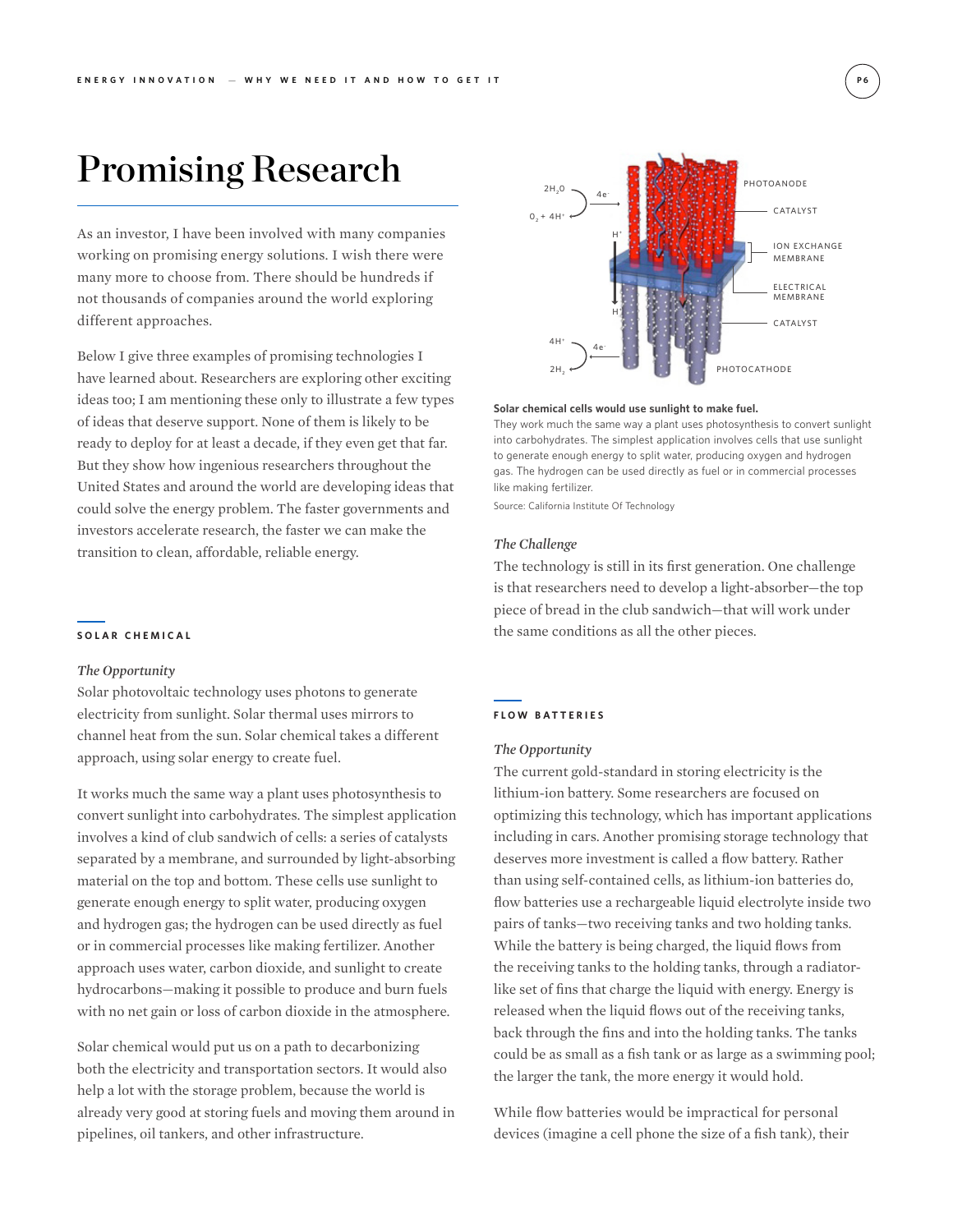scale could prove very useful for large industry. Another advantage is that, unlike lithium-ion batteries (whose capacity falls by half after 1,500 charges), a flow battery could last for decades and the rechargeable electrolyte liquid could last indefinitely.



#### **Flow batteries would last longer and store more energy than today's batteries.**

They use a rechargeable liquid electrolyte inside two pairs of tanks—two receiving tanks and two holding tanks. Energy is stored and discharged by moving the liquid between the tanks. These batteries can be as small as a fish tank or as big as a swimming pool, making them more attractive for industrial use than today's batteries.

### *The Challenge*

Many working prototypes use vanadium, a relatively rare element, as the active electrolyte. Future systems will need to use a more easily available electrolyte before they are commercially feasible.

#### **SOLAR PAINT**

### *The Opportunity*

Although the cost of solar panels is coming down quickly, installing and maintaining them remains expensive. The idea behind solar paint is to make solar power much cheaper and easier to install. Almost any surface could be transformed into a cheap solar panel: rooftops, walls, cars, cell phones, and more. It involves applying a conductive layer, then a white base layer, and finally a light-sensitive dye on top—this is what generates the electricity—and applying heat to cure the paint. In theory, anyone could do this; it would be almost as straightforward as painting a wall in a house.



**Solar paint would transform almost any surface into a cheap solar panel.**  It could work on rooftops, walls, cars, cell phones, and more. It involves applying a conductive layer, then a white base layer, and finally a light-sensitive dye on top—this is what generates the electricity—and applying heat to cure the paint. In theory, it would be as straightforward as painting a wall in your house. Source: NDnano, University of Notre Dame

### *The Challenge*

Researchers are trying to refine the light-sensitive dyes that generate electricity. The most efficient dyes come from a family of chemicals called perovskites, and they convert about 20 percent of solar energy into electricity—a higher rate than all but the most efficient solar panels currently on the market. Unfortunately, these dyes contain lead, which is poisonous. (The United States has banned lead-based paints from houses and public buildings.) Researchers will need to develop a non-toxic dye that is efficient, stable, and readily applied by anyone, anywhere there is sunlight.